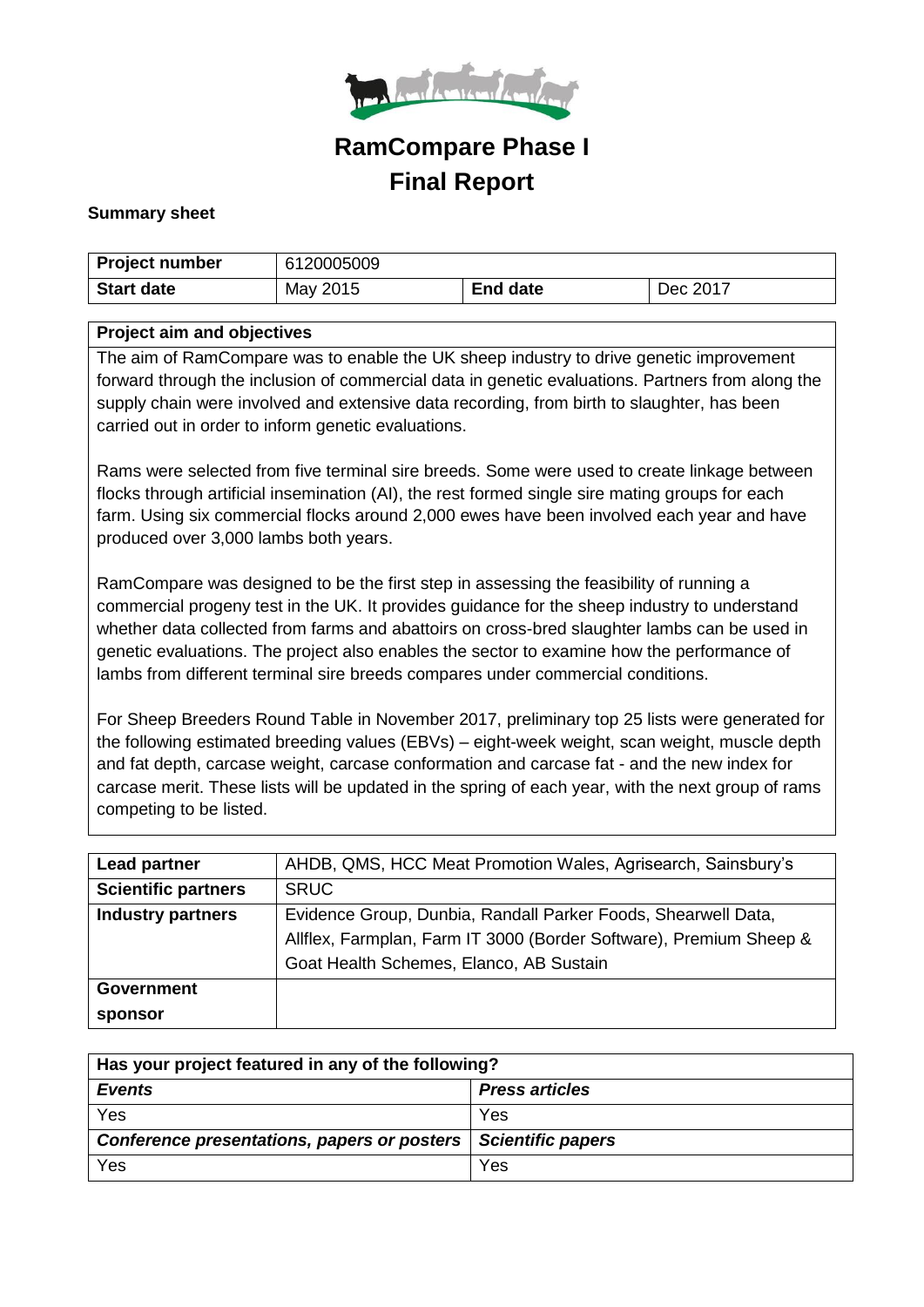

| <b>Activity</b> | <b>Completed</b>                                                                                 |
|-----------------|--------------------------------------------------------------------------------------------------|
| Events          | October 2015 - RamCompare introduced to Progressive Lleyn Group at                               |
|                 | McCartney's Worcester Market                                                                     |
|                 | February 2016 – RamCompare introduced to a group of final year                                   |
|                 | students at Royal Agricultural University, Cirencester                                           |
|                 | February 2016 - RamCompare introduced to group of vets at Talking<br>Sheep Event, Hereford       |
|                 | May 2016 – Bradley Farm, Gloucestershire, attended by 30 pedigree                                |
|                 | breeders and commercial producers                                                                |
|                 | June & July 2016 Sainsburys Lamb Development Group regional<br>meetings                          |
|                 | 27 July 2016 - Ram Compare area featuring Bradley Farm rams on AHDB<br>stand at Sheep Event      |
|                 | 3 August 2016 - Chawton Park farm event, attended by over 40                                     |
|                 | producers and industry representatives                                                           |
|                 | Autumn 2016 - workshop with SRUC/Sheep Ireland                                                   |
|                 | 3 November 2016 – Thistleyhaugh farm event, attended by over 50                                  |
|                 | producers and industry representatives                                                           |
|                 | June 2017 - Beili Ficer Farm Event attended by over 50 producers and<br>industry representatives |
|                 | June 2017 - Bowhill Estate Event attended by over 50 producers and<br>industry representatives   |
|                 | June 2017 - Moat Farm Event attended by over 50 producers and<br>industry representatives        |
|                 | 10th October 2017 - Sainsbury's Steering group meeting                                           |
|                 | w/c $16th$ October 2017 – 4 x Welsh Sainsbury's producer group events                            |
|                 | (Dunbia)                                                                                         |
|                 | $w/c$ 23 <sup>rd</sup> October 2017 – 2 x Northern Sainsbury's producer group events<br>(Dunbia) |
|                 |                                                                                                  |
|                 |                                                                                                  |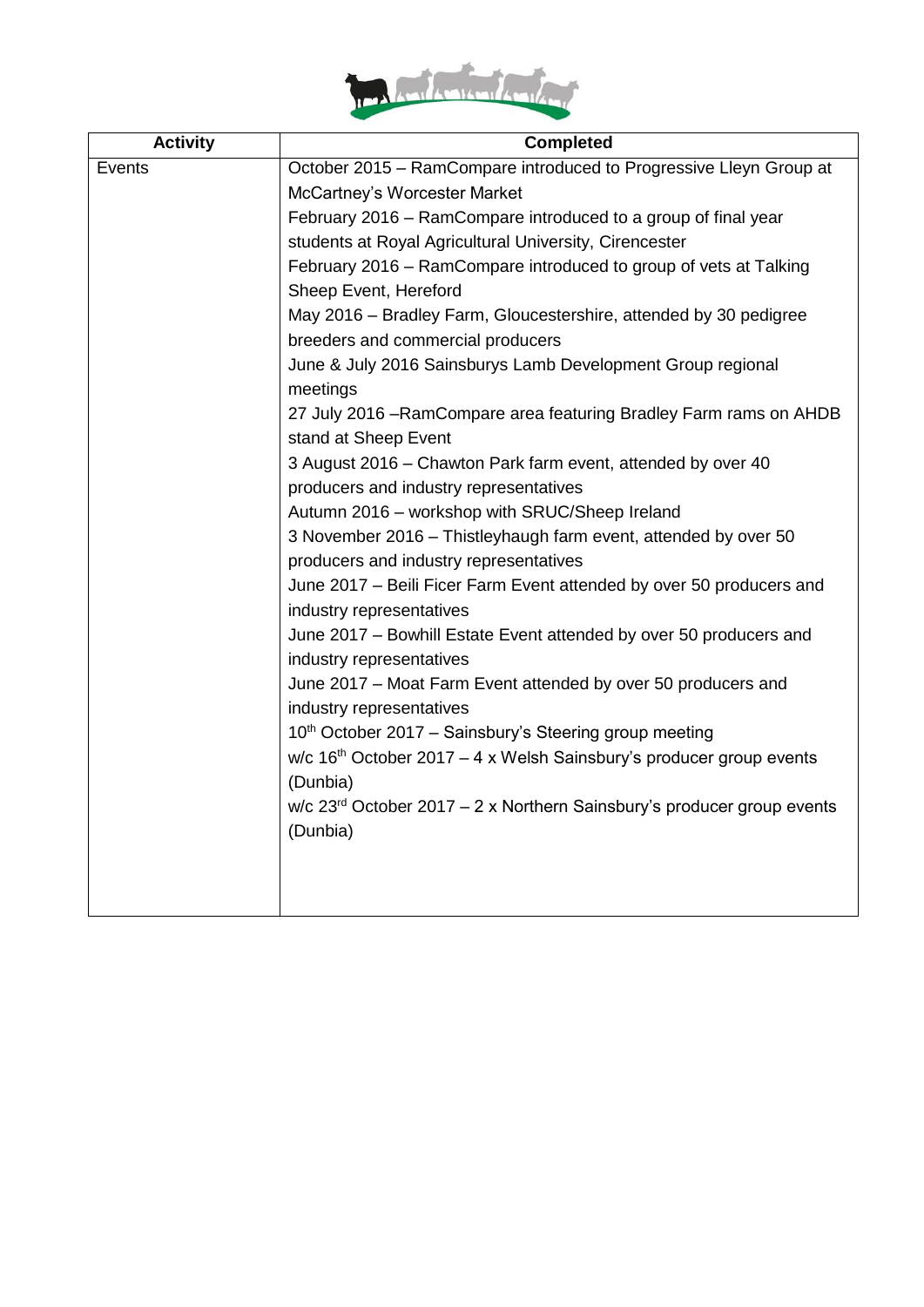

| Press articles | Oct 2015 - QMS News Release                                                                                                    |
|----------------|--------------------------------------------------------------------------------------------------------------------------------|
|                | Nov 2015 - PSGHS Article                                                                                                       |
|                | Nov 2015 - Ram nominations request Farmers Guardian                                                                            |
|                | January 2016 – New sires confirmed for phase two                                                                               |
|                | February 2016 - Update for breed society journal                                                                               |
|                | February 2016 - NS ram nominations open                                                                                        |
|                | March 2016 – Semen available & ram nominations (Signet e-news)                                                                 |
|                | March 2016 – Project overview for Farmers Guardian Sheep Special                                                               |
|                | May 2016 - Spring/Summer newsletter (farm updates)                                                                             |
|                | May 21016 - Update for Signet website & e-news                                                                                 |
|                | June 2016 - Semen flyer                                                                                                        |
|                | July 2016 - Project update for Signet e-news                                                                                   |
|                | August 2016 – Livestock Plus feature on Sion Williams, Bowhill, organised                                                      |
|                | by QMS                                                                                                                         |
|                | September 2016 - Project update for SAC Consulting September 2016 -                                                            |
|                | Project update for Farmers Guardian or Farmers Weekly Sheep Specials                                                           |
|                | September 2016 - Project update featuring Sion and Claire Williams, Beili                                                      |
|                | Ficer organised by HCC for Y Tir (FUW newspaper), and regional press<br>November 2016 - Autumn/Winter newsletter (ram updates) |
|                | November 2016 - Update for Signet website                                                                                      |
|                | December 2016 - Project update (Signet e-news)                                                                                 |
|                | January 2017 - Project overview for breed society journals                                                                     |
|                | March 2017 - Project overview Signet e-news                                                                                    |
|                |                                                                                                                                |
|                | March 2017 - Update for AB Europe (published May 2017)<br>May 2017 - Spring/Summer newsletter (farm updates)                   |
|                |                                                                                                                                |
|                | May 2017 - Update Signet website/e-news<br>June 2017 - Update for BRP bulletin                                                 |
|                | June 2017 - Update for Breed Societies                                                                                         |
|                |                                                                                                                                |
|                | July 2017 - Update for Signet e-news                                                                                           |
|                | September 2017 – Continuation of RamCompare announced                                                                          |
|                | Nov 2017 - FG / FW and NSA Sheep Farmer articles                                                                               |
|                | Dec 2017 – Project results – Signet e-news                                                                                     |
|                |                                                                                                                                |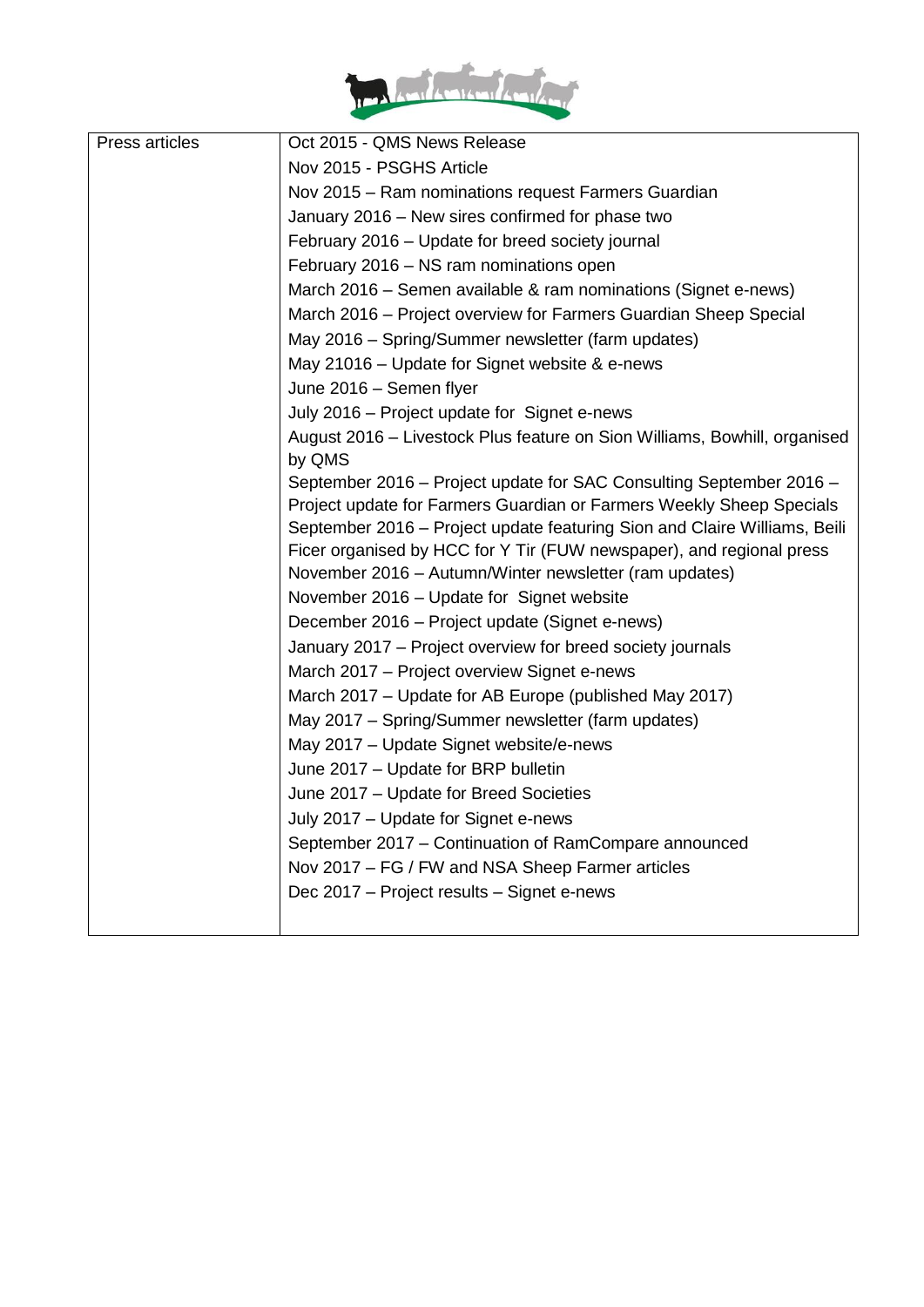

| Conference            | November 2015 - SBRT                                                    |
|-----------------------|-------------------------------------------------------------------------|
| presentations, papers | December 2015 – Video at Sainsbury's conference                         |
| or posters            | April 2016 - BSAS Conference                                            |
|                       | 11-13 May 2016 - Balmoral Show                                          |
|                       | June 2016 - Scot Sheep                                                  |
|                       | June 2016 - Sheep South West                                            |
|                       | June 2016 - Royal Highland Show                                         |
|                       | July 2016 - Royal Welsh Agricultural Show                               |
|                       | July 2016 - Seminar slot at Sheep Event                                 |
|                       | September 2016 - AHDB Beef & Lamb R&D workshop                          |
|                       | 10-13 May 2017 - Balmoral Show, Co Antrim                               |
|                       | 16 May 2017 – Welsh Sheep, Brecon                                       |
|                       | 31 May - Highland Sheep, Strathpeffer                                   |
|                       | 7 June 2017 - North Sheep, Co Durham                                    |
|                       | 22-25 June 2017 - Royal Highland Show                                   |
|                       | 3 July 2017 - N Ireland Sheep, Ballymena                                |
|                       | 24-27 July 2017 - Royal Welsh Agricultural Show                         |
|                       | 17-19 Nov 2017 - SBRT                                                   |
|                       | 24 Nov 2017 – Video at Sainsbury's conference                           |
| Scientific papers     | Abstracts at International Sheep Veterinary Congress (ISVC), Harrogate, |
|                       | May 2017                                                                |
| Other                 | 1,151 Twitter followers @ramcompare                                     |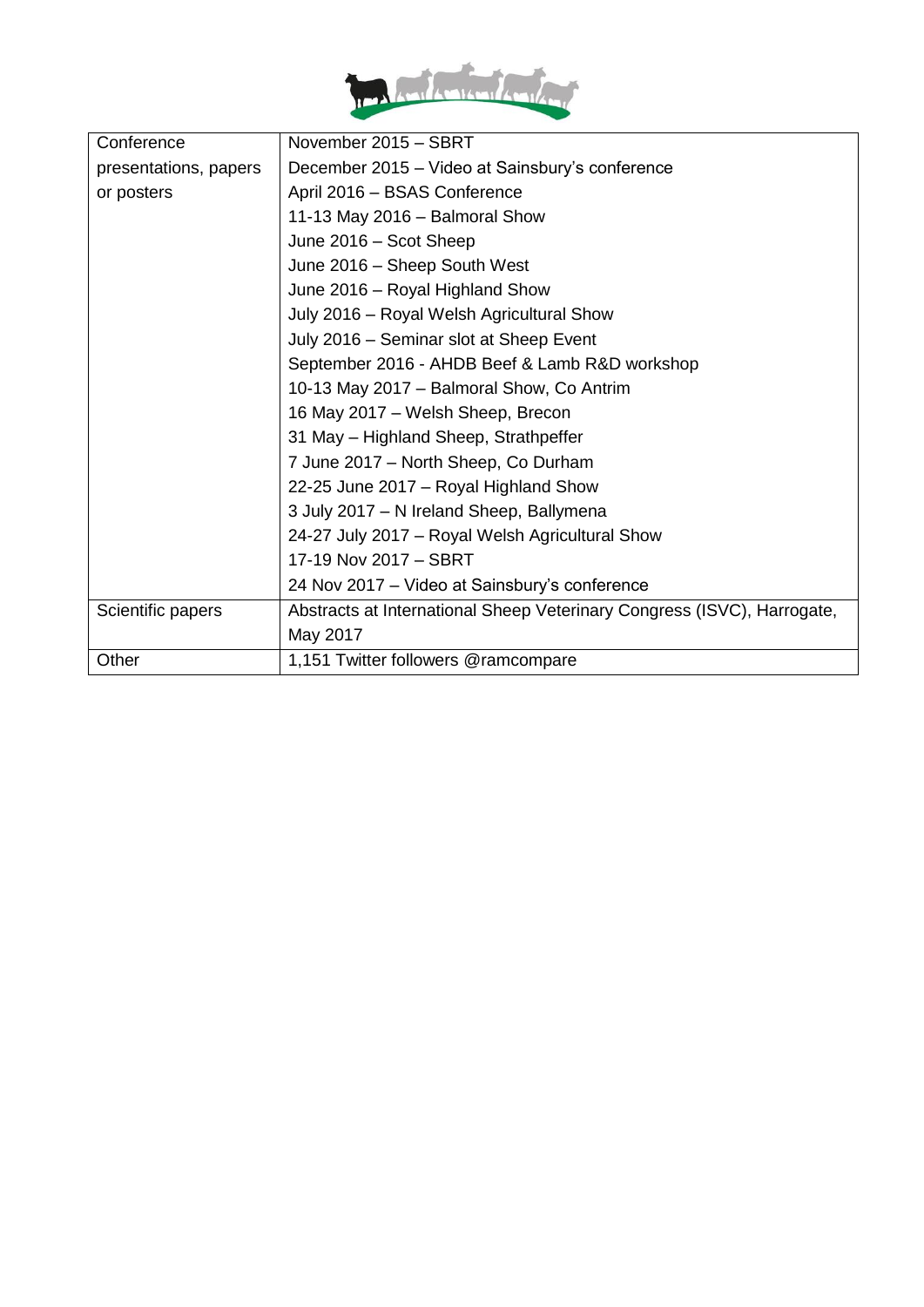

### **Full Report**

# **Q1: Financial reporting –**

|                                                                                  | Yes | No | N/a |
|----------------------------------------------------------------------------------|-----|----|-----|
| Was the project expenditure in line with the agreed budget?                      | Yes |    |     |
| Was the agreed split of the project budget between activities                    | Yes |    |     |
| appropriate?                                                                     |     |    |     |
| If you answered no to any of the questions above please provide further details: |     |    |     |
|                                                                                  |     |    |     |

#### **Q2: Milestones – were the agreed milestones completed on time**?

| <b>Project milestones</b>                             | <b>Proposed</b> | <b>Actual completion</b> |
|-------------------------------------------------------|-----------------|--------------------------|
|                                                       | completion date | date                     |
| Start of project                                      | 01/05/2015      | 01/05/2015               |
| Circulation of 1st Quarterly report and submission of | 29/06/2015      | 29/06/2015               |
| invoices                                              |                 |                          |
| Circulation of 2nd Quarterly report and submission    | 28/09/2015      | 28/09/2015               |
| of invoices                                           |                 |                          |
| 1st Biannual project meeting                          | 20/11/2015      | 20/11/2015               |
| Circulation of 3rd Quarterly report and submission of | 28/12/2015      | 28/12/2015               |
| invoices*                                             |                 |                          |
| Report to Joint R&D committee                         | 01/01/2016      | 15/12/2015               |
| Report to Joint R&D committee                         | 01/03/2016      | 10/03/2016               |
| Circulation of 4th Quarterly report and submission of | 28/03/2016      | 28/03/2016               |
| invoices*                                             |                 |                          |
| Report to Joint R&D committee                         | 01/05/2016      | 16/06/2016               |
| 2nd Biannual project meeting                          | 06/06/2016      | 06/06/2016               |
| Circulation of 5th Quarterly report and submission of | 27/06/2016      | 27/06/2016               |
| invoices*                                             |                 |                          |
| Report to Joint R&D committee                         | 01/09/2016      | 14/09/2016               |
| Circulation of 6th Quarterly report and submission of | 26/09/2016      | 26/09/2016               |
| invoices*                                             |                 |                          |
| Report to Joint R&D committee                         | 01/11/2016      | 16/12/2016               |
| Events x 3                                            | 03/11/2016      | 03/11/2016               |
| 3rd Biannual project meeting                          | 23/11/2016      | 23/11/2016               |
| Circulation of 7th Quarterly report and submission of | 26/12/2016      | 23/12/2016               |
| invoices*                                             |                 |                          |
| Report to Joint R&D committee                         | 01/03/2017      | 07/03/2017               |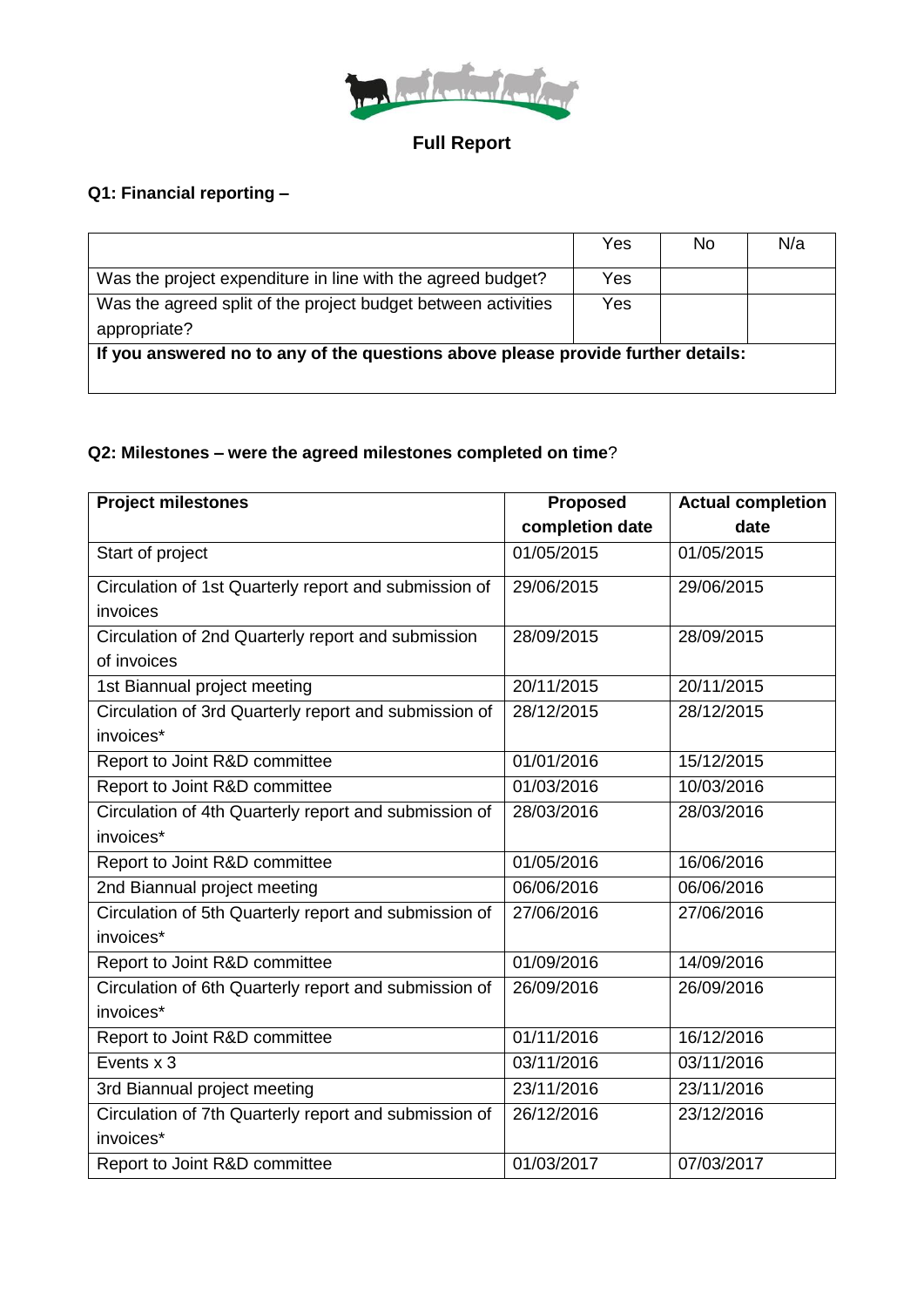

| Circulation of 8th Quarterly report and submission of                                  | 27/03/2017 | 27/03/2017 |  |  |
|----------------------------------------------------------------------------------------|------------|------------|--|--|
| invoices*                                                                              |            |            |  |  |
| Report to Joint R&D committee                                                          | 01/05/2017 | 26/06/2017 |  |  |
| 4th Biannual project meeting                                                           | 01/05/2017 | 13/06/2017 |  |  |
| Events x 3                                                                             | 01/07/2017 | 28/06/2017 |  |  |
| Circulation of 9th Quarterly report and submission of                                  | 26/06/2017 | 07/07/2017 |  |  |
| invoices*                                                                              |            |            |  |  |
| Report to Joint R&D committee                                                          | 01/09/2017 | 21/09/2017 |  |  |
| Circulation of 10th Quarterly report and submission                                    | 24/09/2017 | 28/09/2017 |  |  |
| of invoices*                                                                           |            |            |  |  |
| 5th Biannual project meeting                                                           | 07/11/2017 | 07/11/2017 |  |  |
| <b>Presentation at SBRT</b>                                                            | 17/11/2017 | 17/11/2017 |  |  |
| Report to Joint R&D committee                                                          | 01/12/2017 | 12/12/2017 |  |  |
| Report to AHDB R&D committee                                                           | 01/12/2017 | 19/12/2017 |  |  |
| Report to HCC R&D committee                                                            | 01/12/2017 | 01/12/2017 |  |  |
| Report to QMS sheep industry group                                                     | 01/12/2017 | 01/12/2017 |  |  |
| Report to Agrisearch sheep committee                                                   | 01/12/2017 | 01/12/2017 |  |  |
| Report to Sainsbury's lamb steering group                                              | 01/12/2017 | 01/12/2017 |  |  |
| Final report and submission of invoices*                                               | 18/12/2017 | 22/01/2018 |  |  |
|                                                                                        |            |            |  |  |
| If any of the milestones above are incomplete/delayed, please provide further details: |            |            |  |  |

#### **Q3: Results – what did the work find?**

The original project aims were:

- 1. To collect and collate data from over 6,000 lambs, sired by high genetic merit rams from the main terminal breeds, from several commercial farms and abattoirs
- 2. To collate and include data from a variety of sources written records, electronic identification (EID) systems, software programs, abattoirs – in current breeding evaluations
- 3. To use commercial data to improve the development of the combined breed analysis (CBA)
- 4. To investigate the relationship between on-farm measurements of performance (growth rate, ultrasound scanning of muscle and fat depth) and industry measures of economic value (carcase weight, days to slaughter, carcase conformation and fat class)
- 5. To explore if the genetic ranking of rams reared on intensive diets is similar when progeny are reared under forage-based commercial conditions
- 6. To examine how the performance of progeny of different terminal sire breeds compares under commercial conditions
- 7. To test the feasibility of running a commercial progeny test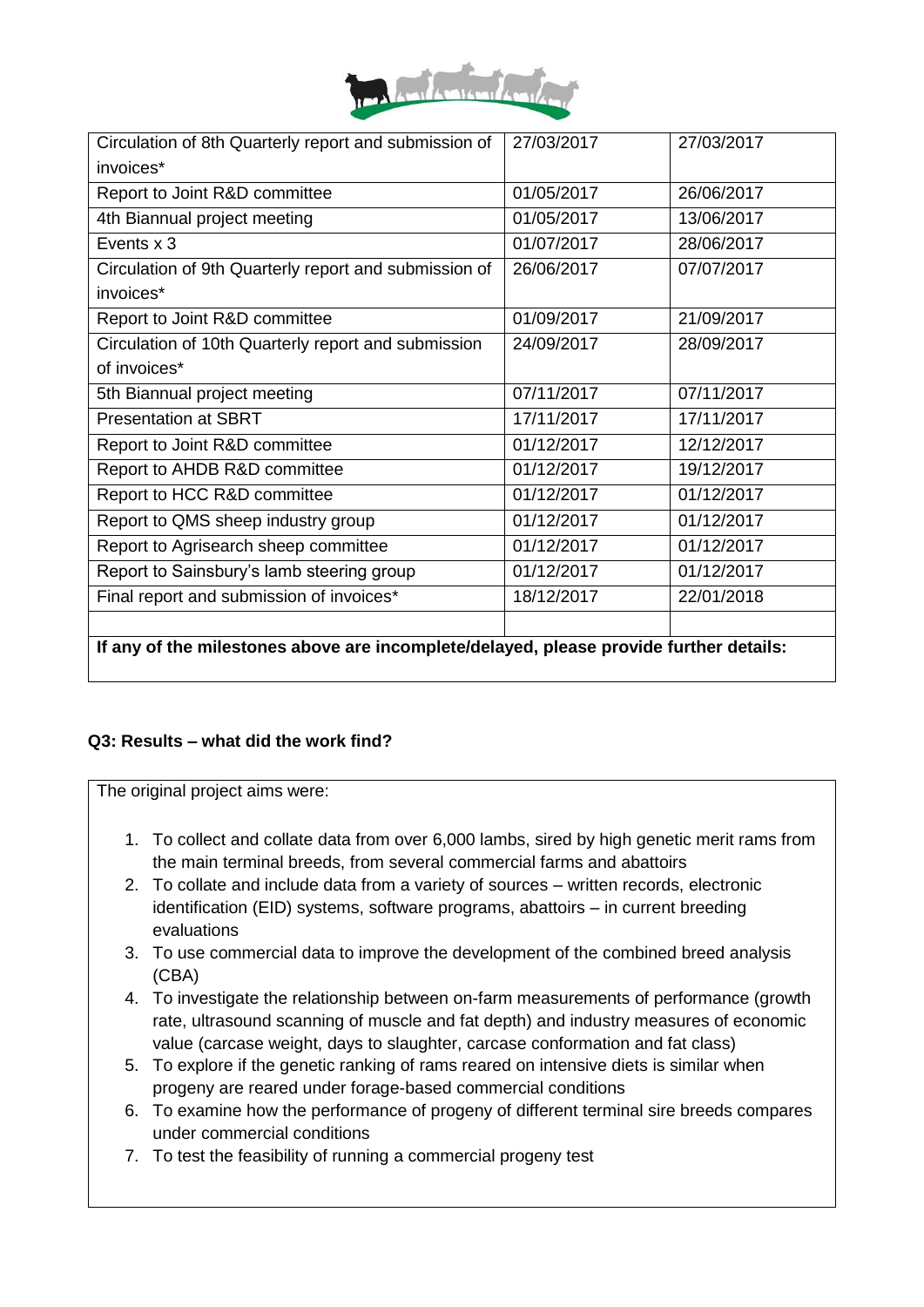

#### 1. Data collection

The project achieved its aim of collecting over 6,000 lamb records at birth, however the total number that was used in the production of EBVs was lower due to mortality or not all lambs being weight recorded or ultrasound scanned.

*Table 1: Details on the data collected extracted from RamCompare preliminary results report* 

| <b>Measurement</b>        | <b>Number of records</b> | Average             | <b>Standard</b><br>deviation | <b>Use</b>                  |
|---------------------------|--------------------------|---------------------|------------------------------|-----------------------------|
| <b>Birth weight</b>       | 6,706                    | 4.41kg              | 1.18 <sub>kg</sub>           | Enhance existing EBV in CBA |
| <b>Lambing ease</b>       | 7,701                    |                     |                              | Work on-going within CBA    |
| Eight-week weight         | 5,801                    | 21.10 <sub>kg</sub> | 4.75kg                       | Enhance existing EBV in CBA |
| Scan weight <sup>^</sup>  | 5,685                    | 29.33kg             | 6.20 <sub>kg</sub>           | Enhance existing EBV in CBA |
| Muscle depth <sup>^</sup> | 5,578                    | $21.7$ mm           | $3.58$ mm                    | Enhance existing EBV in CBA |
| Fat depth <sup>^</sup>    | 5,578                    | $2.09$ mm           | $1.01$ <sub>mm</sub>         | Enhance existing EBV in CBA |
| <b>Abattoir records</b>   | 5,124 (to date)          |                     |                              | Produce new EBVs            |
| <b>Primal weights</b>     | 1,191 (to date)          |                     |                              | Future research             |
| <b>Tenderness</b>         | 673 (to date)            |                     |                              | Future research             |
| <b>DNA</b> sample         | 5,685                    |                     |                              | Research opportunity        |

Note: EBV = estimated breeding value, CBA = combined breed analysis,  $\wedge$  = measurements taken at 88 days, to date = at the time of writing this report additional lambs needed to be killed.

The lambs were sired by 71 rams (see appendix 1) from the five main terminal sire breeds (Texel, Suffolk, Charollais, Meatlinc and Hampshire Down) over the two breeding seasons on six commercial farms (see appendix 2). Artificial insemination was used to link farms and years, enabling the farm or year effect to be removed within the genetic evaluation.

For the 2015/16 the mating plan can be seen at [http://beefandlamb.ahdb.org.uk/wp](http://beefandlamb.ahdb.org.uk/wp-content/uploads/2015/10/RamCompare-newsletter-autumn-winter-15.pdf)[content/uploads/2015/10/RamCompare-newsletter-autumn-winter-15.pdf](http://beefandlamb.ahdb.org.uk/wp-content/uploads/2015/10/RamCompare-newsletter-autumn-winter-15.pdf) the Details of the rams used in the first two years can be seen at [http://www.signetfbc.co.uk/ramcompare/rams-for-the-2016-lamb-crop/.](http://www.signetfbc.co.uk/ramcompare/rams-for-the-2016-lamb-crop/)

For the 2016/17 the mating plan can be seen at [http://beefandlamb.ahdb.org.uk/wp](http://beefandlamb.ahdb.org.uk/wp-content/uploads/2016/11/RamCompare-newsletter-autumn-winter-16-111116.pdf)[content/uploads/2016/11/RamCompare-newsletter-autumn-winter-16-111116.pdf](http://beefandlamb.ahdb.org.uk/wp-content/uploads/2016/11/RamCompare-newsletter-autumn-winter-16-111116.pdf) and the details of the rams used in the first two years can be seen at <http://www.signetfbc.co.uk/ramcompare/rams-for-the-2017-lamb-crop/>.

A significant amount of work was done on the mating plans to ensure a variety of rams were on test from a range of breeders and bloodlines. Work will be conducted by EGENES to investigate the connectedness between the project farms to ensure the structure was appropriate.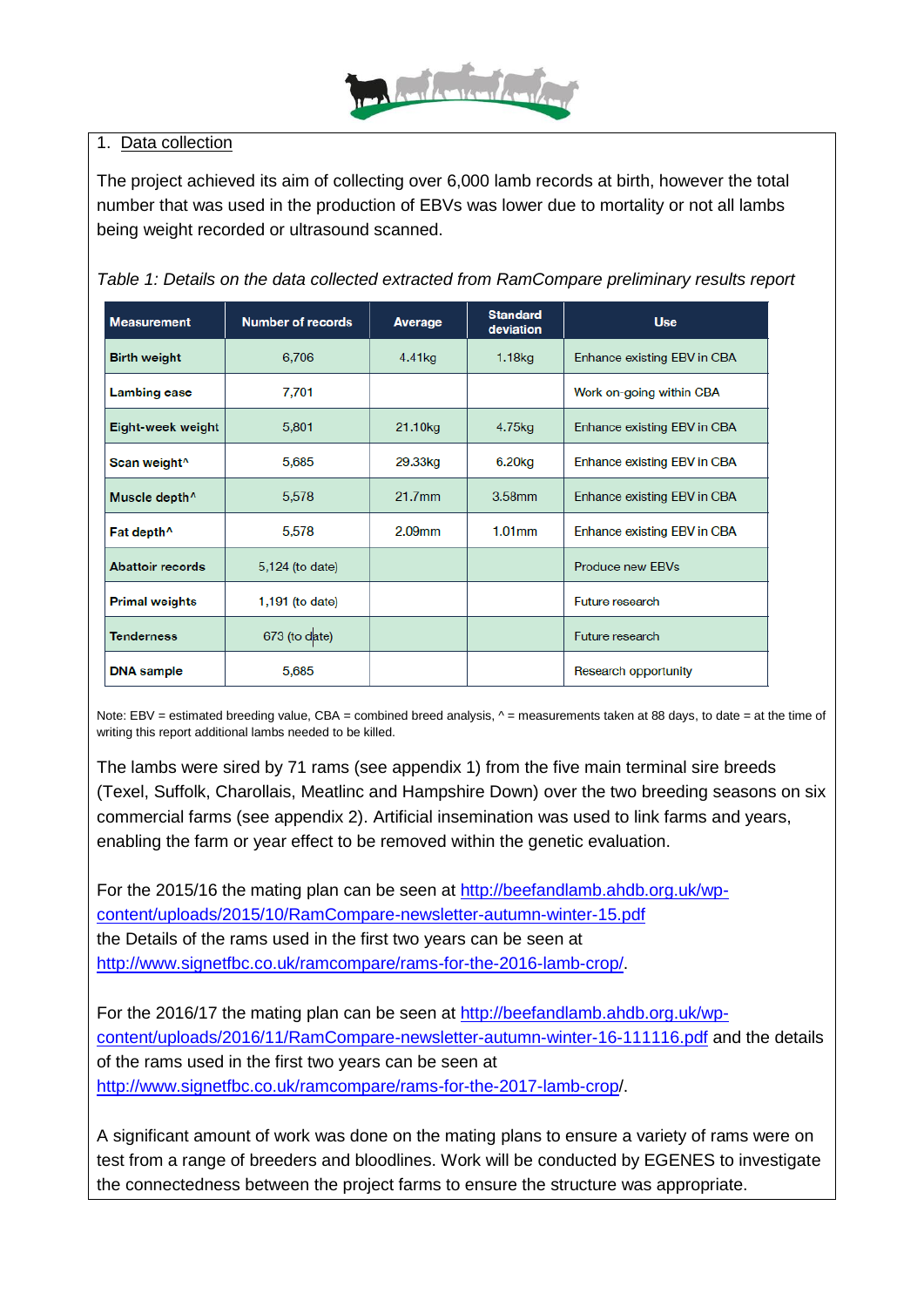

#### 2. Data collation

The use of EID has made RamCompare possible as all data were sent electronically from the farmers and abattoirs to Bridget Lloyd and Signet. The development of systems at Signet for handling large electronic datasets has helped, but significant resources were still needed to check data. Changes were made to the Signet database so the new data, for example, carcase weight and conformation and fat classifications could be captured for use in the analysis.

A significant amount of work was required by Signet to ensure the data was presented correctly to EGENES. The funding from this project to EGENES ensures that the models to generate EBVs from the new commercial data are now established and can be added into the standard evaluations.

Further work is required to streamline of data from the farmers and abattoirs into Signet to reduce the amount of time handling data. Additional work is needed by EGENES to develop a financial index. These two areas are priorities for the second phase.

The project team is particularly grateful to Shearwell who provided the tags free of charge in the first phase of RamCompare. The software companies (FarmIT, Shearwell and Farmplan) were involved in trying to help the data collation and did work with farmers and Signet on particular queries.

#### 3. Commercial data in combined breed analysis

Combined breed analysis (CBA) was a separate AHDB-funded project to develop one best unbiased linear prediction (BLUP) analysis that contained all the terminal sire animals. The breeds will be reported separately, with the original aim of having all breeds on the same base so direct comparison can be made. It currently looks like each breed will continue to have its breed-specific base and benchmark, but conversion equations will be made available to the industry.

The projects are interconnected as both have a multi-breed approach; RamCompare will take advantage of CBA's more regular runs while providing data for new carcase traits. The RamCompare has been, and will continue to be, used to validate the CBA as multiple breeds are being tested on the same farm, which is less common in the pedigree sector.

RamCompare has led to changes on how muscle and fat depth EBVs are calculated. They will be weight adjusted rather than age adjusted in CBA, with the aim of achieving more muscle and appropriate fat levels in a carcase at a set weight rather than a set age.

The aim is that CBA will be fully launched during 2018, as there is still work to do on the genetic parameters and the base that will be used for each breed. It was used to produce the standardised index in the RamCompare preliminary results. The values were not used directly in the report as the figures could change as the parameters are refined, so a standardised index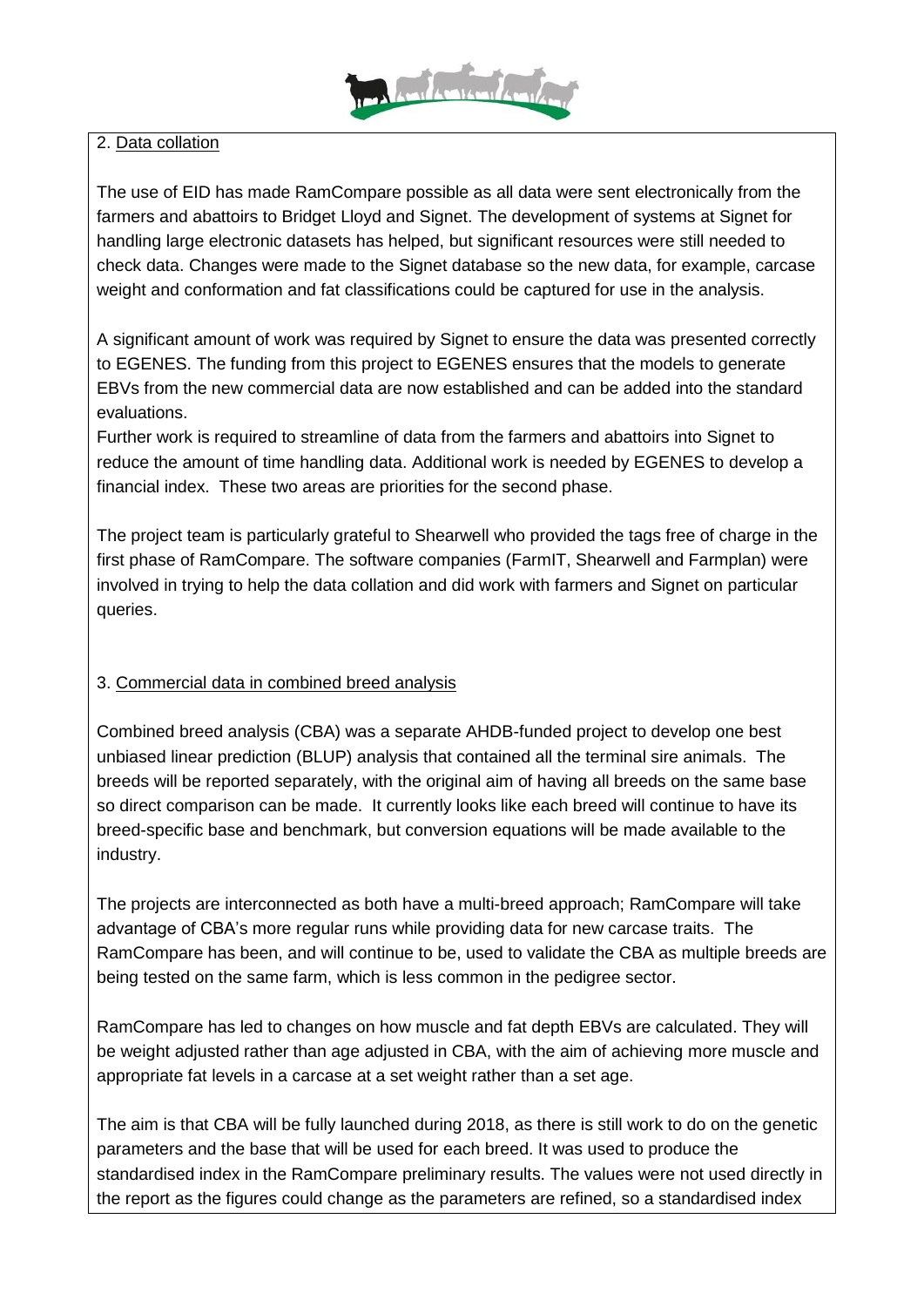

was used to avoid confusion if different EBVs for the same ram were seen once the full results come out. See pages 10-17 in the report for the top 25 rams for the existing EBVs (eight week weight, scan weight, muscle depth and fat depth) that were enhanced by the RamCompare data, analysed using the CBA approach and presented as standardised values.

The three new EBVs – carcase weight, carcase conformation and carcase fat class – were analysed in a standalone analysis for the RamCompare preliminary results report. See pages 18-23 in the report. The aim is to incorporate these new EBVs into the CBA during 2018.

#### 4. Relationship between on-farm measurements and industry measures

Before RamCompare, no carcase data was being utilised in genetic evaluations. Attributes affecting carcase value were predicted from live weight, ultrasound and computed tomography scanning.

Table 2 shows the relationship between EBVs generated from on-farm traits (weights and ultrasound scanning) and CT information from pedigree (lean and fat weight, gigot) to EBVs generated from carcase information (carcase weight, conformation and fat) and the carcase merit index.

For carcase weight EBV there is a good association with eight week weight, lean weight and gigot EBV and terminal index. For carcase conformation EBV, there is a good association with lean weight and gigot EBV and terminal index. For carcase fat class EBV, there is a good association with fat depth and fat weight. For the carcase merit index, there is a good association with eight week weight, lean weight and gigot EBV and terminal index. The number and value of the associations between these EBVs and indexes suggest that the analysis is working correctly, for example the terminal sire index could predict around 50% (0.50) of the variation seen in the carcase merit index. This is reassuring as it means that they are connected but they do tell us different things and just relying on the on-farm measured traits is not going to explain all the variation.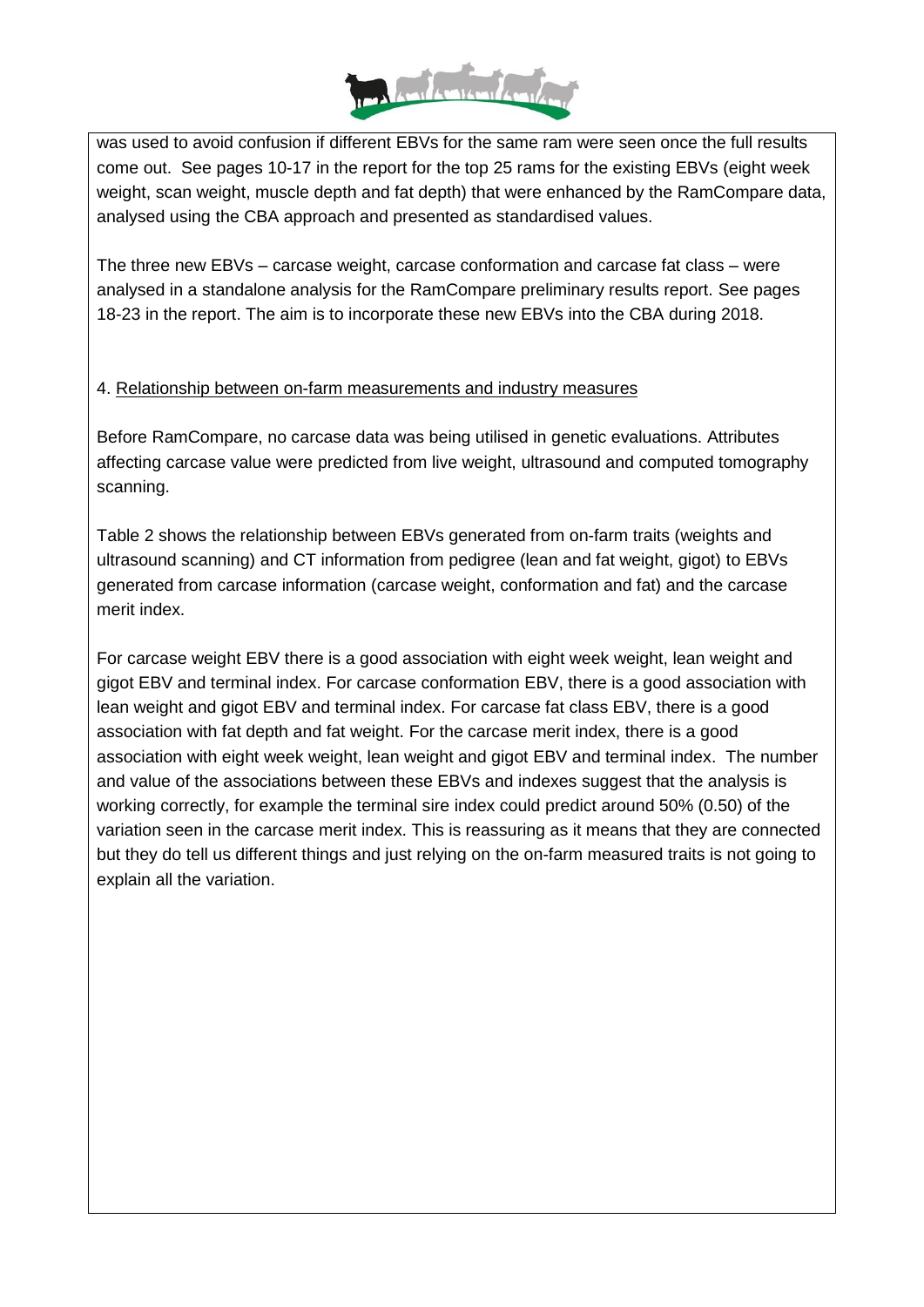

*Table 2: Correlations between EBVs generated from on-farm traits to EBVs generated from carcase information*

|                         | Carcase<br>Weight EBV | Carcase<br>Conformation<br>EBV | Carcase Fat<br>Class EBV | Carcase<br>merit index |
|-------------------------|-----------------------|--------------------------------|--------------------------|------------------------|
| CBA 8 week weight       | 0.49                  | 0.16                           | 0.17                     | 0.42                   |
| <b>CBA Scan Weight</b>  | 0.28                  | $-0.03$                        | 0.24                     | 0.19                   |
| <b>CBA Muscle Depth</b> | 0.14                  | $-0.01$                        | 0.23                     | 0.09                   |
| <b>CBA Fat Depth</b>    | $-0.12$               | $-0.30$                        | 0.64                     | $-0.25$                |
| <b>CBA Lean Weight</b>  | 0.38                  | 0.45                           | $-0.23$                  | 0.46                   |
| <b>CBA Fat Weight</b>   | 0.02                  | $-0.23$                        | 0.65                     | $-0.11$                |
| <b>CBA Gigot</b>        | 0.37                  | 0.63                           | $-0.28$                  | 0.52                   |
| <b>CBA Index</b>        | 0.40                  | 0.49                           | $-0.30$                  | 0.50                   |

#### 5. Genetic ranking on forage vs intensive diets

No specific work has been done to address this aim as the analysis time was prioritise elsewhere. It can be seen from the farmers' details in Appendix 2 that the lamb finishing system tended to be grass and forage-based. Information has been collected on the ram's rearing system.

It is likely that further analysis of genetics by environment (GxE) will be conducted in the second phase of RamCompare and may need to done as part of a separately funded PhD.

#### 6. Performance of different breeds

Figure 1 shows the proportion of each breed that was represented in the intake of rams (first bar) and then the proportion of each breed that was represented in the top 25 list for eight week weight, scan weight, muscle depth and fat depth (fattest and leanest).

For example, for Texel (yellow) they represent 22% of all the rams used, but 24%, 8%, 4% and 40% of the top rams for eight week weight, scan weight, muscle depth and fat depth (fattest and leanest) respectively. Suffolk rams did well for eight week weight, scan weight and muscle depth, and were well-represented in the fat depth (fattest) table. Meatlinc, Hampshire Down and Charollais rams were well-represented for muscle depth, fat depth (fattest) and fat depth (leanest) respectively.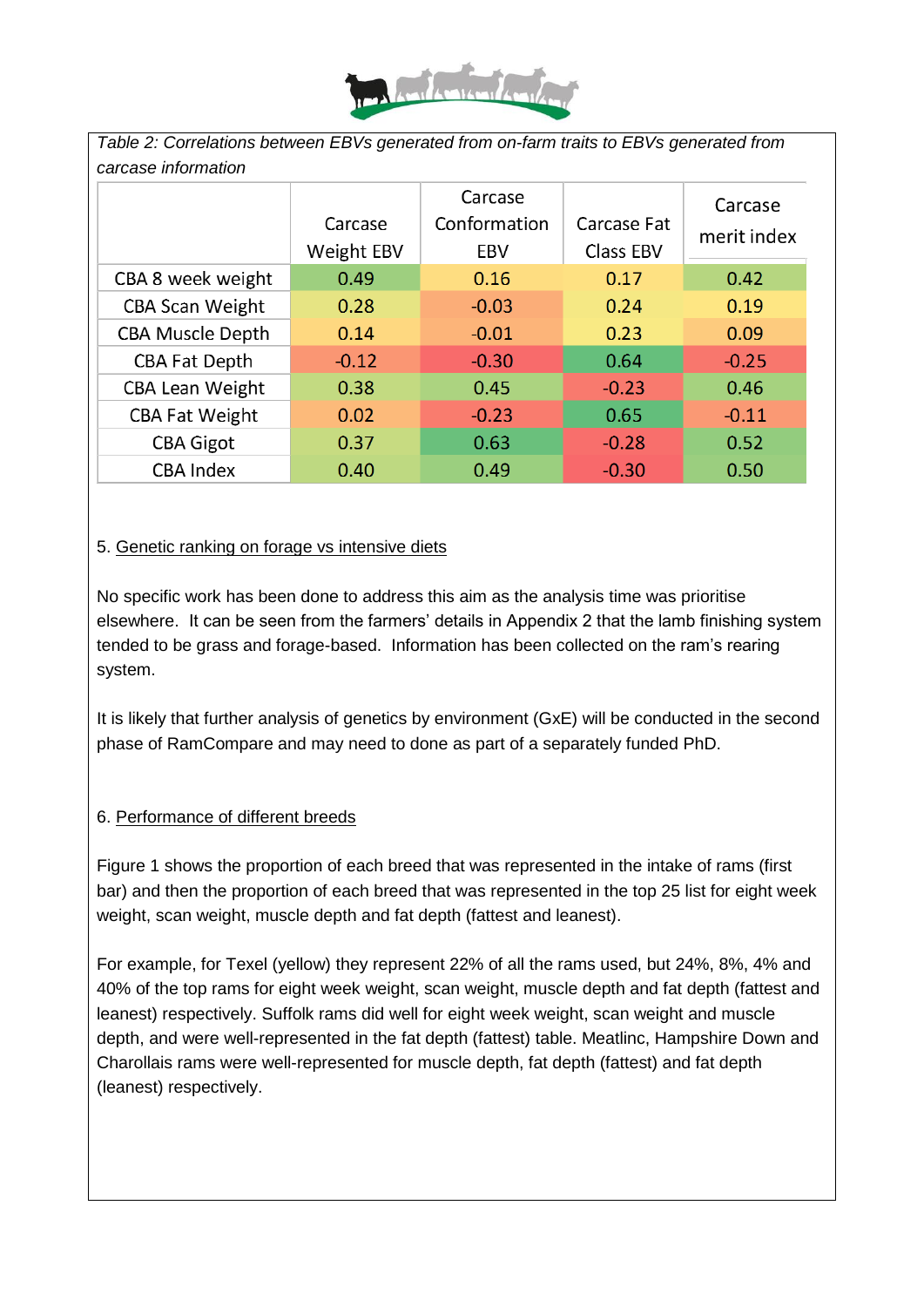



Figure 2 shows the proportion of each breed that was represented in the intake of rams (first bar) and then the proportion of each breed that was represented in the top 25 list for carcase weight, carcase conformation, carcase fat class (fattest and leanest) EBVs and carcase merit index.

For example, for Texel (yellow) they represent 22% of all the rams used, but 28%, 40%, 4%, 48% and 40% of the top rams for carcase weight, carcase conformation, carcase fat class (fattest and leanest) EBVs and carcase merit index respectively. Suffolk and Hampshire Down rams were well-represented for carcase fat class (fattest). Charollais rams were wellrepresented for carcase weight.



*Figure 2: The proportion of each breed in the top 25 results for carcase trait EBVs and index*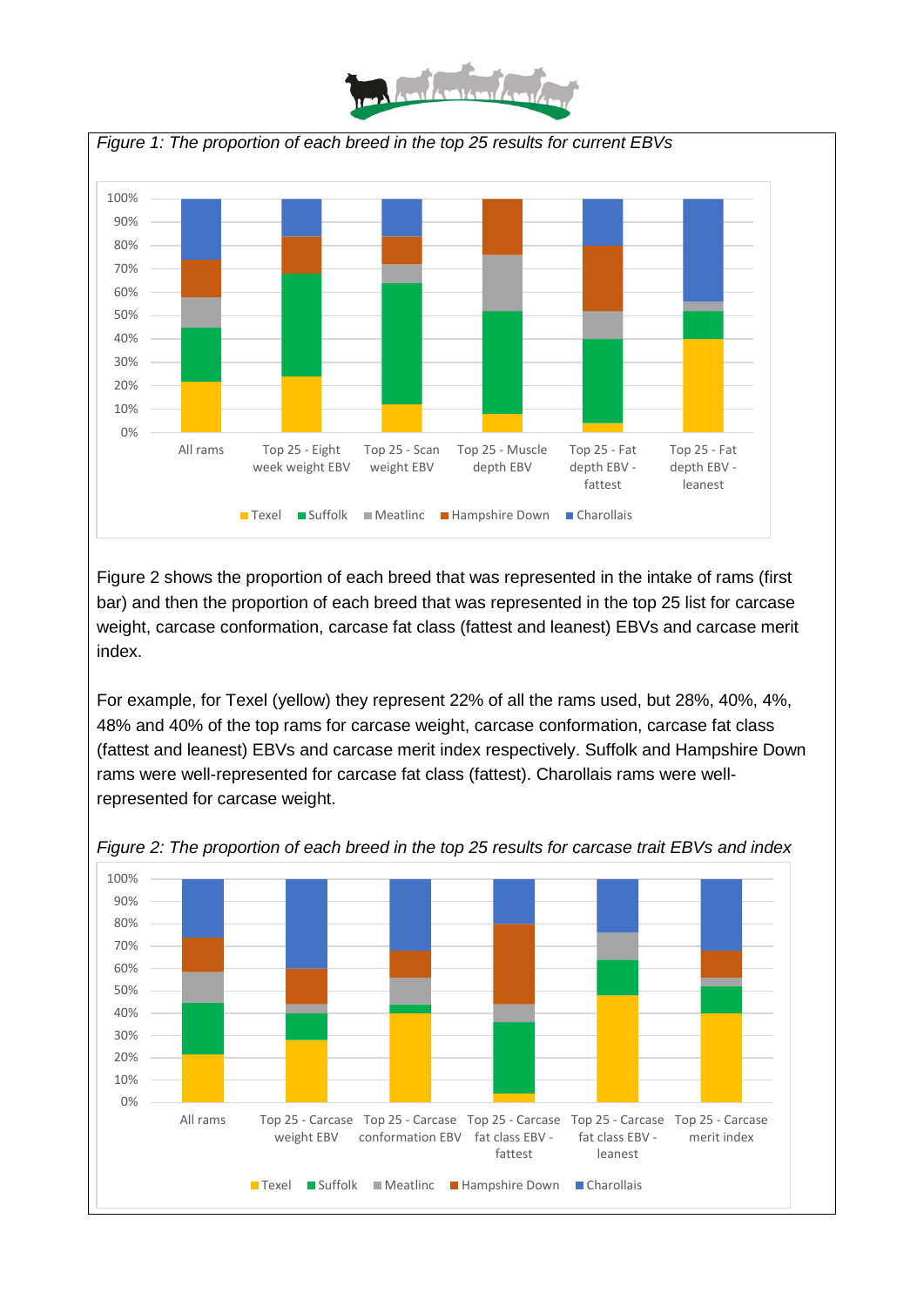

All the breeds have demonstrated strengths from the first phase results and with each breed there are rams that perform less well. The results also help identify areas where there is potential for improvement within each breed. The first step is to get more rams nominated for the fourth breeding season and this is an important measure of engagement by the ram breeders.

It has also highlighted future research questions:

- Suffolk rams perform well for eight week weights and scan weight EBVs but don't seem to translate that into good carcase weight EBVs, so where is the weight going? CT derived EBVs and information could help to explain these results

- Meatlinc rams perform well for muscle depth EBVs but don't seem to translate that into good carcase conformation EBVs, so what is the variation between the loin and other areas of the carcase? Primal yield data will be able to help with this question

It may appear that there are greater differences between breeds than previously thought.

#### 7. Feasibility of commercial progeny test

The first phase of RamCompare proved it was possible to run a commercial progeny test in the UK. It cost around £5,000 per ram to test via RamCompare during the first phase, with ambition to reduce this to £3,000 in the second phase. Part of this reduction is due to the contribution that the breeders are being asked to make by accepting a lower than market price for rams and semen.

The project team were happy with the number of progeny per rams (see Figure 3), which ensures the analysis will be robust.



*Figure 3: The progeny number plus the proportion with carcase records (blue section) for the 20 top rams in terms of progeny number*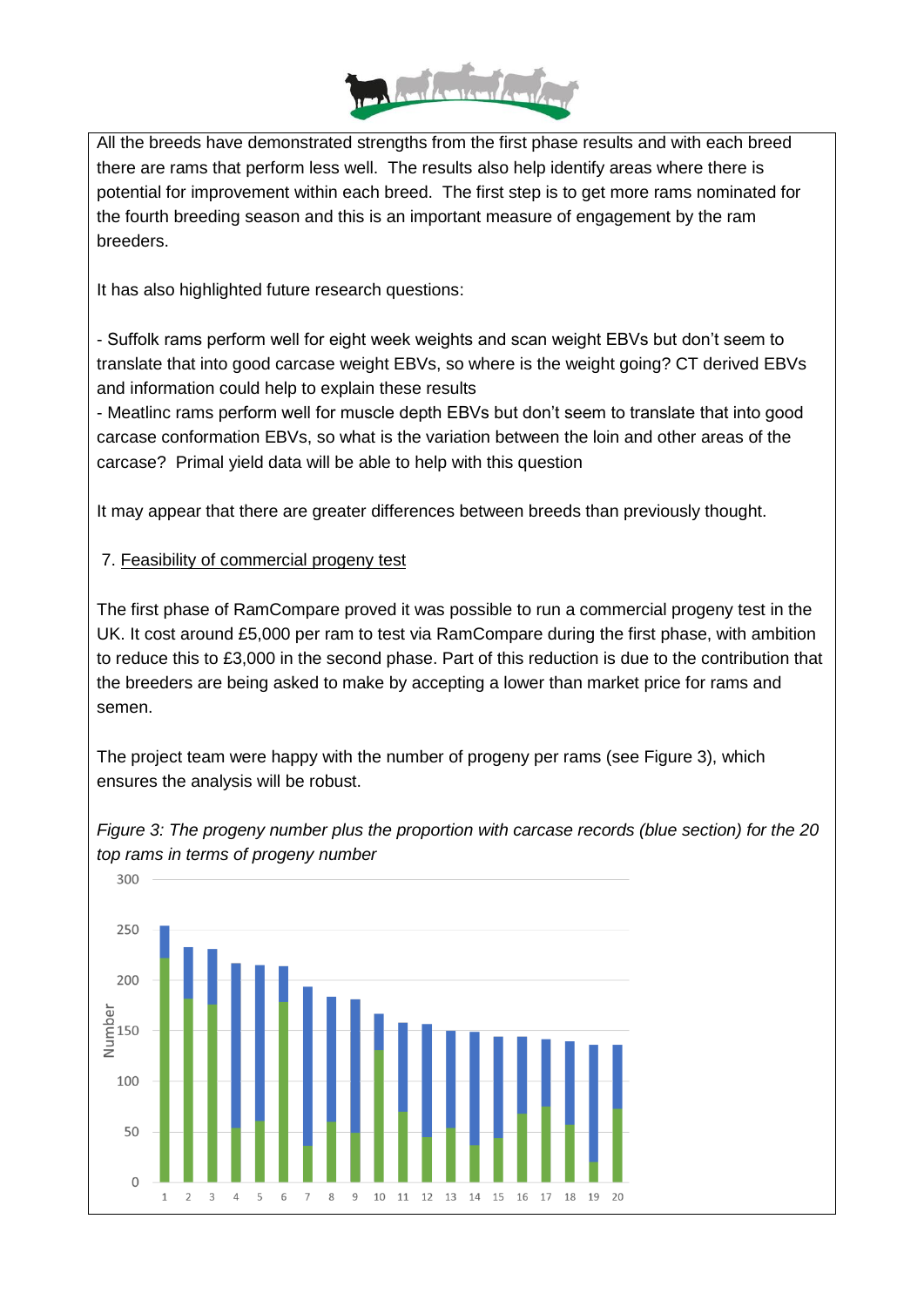

Overall, RamCompare achieved six out of its seven original aims. It has established that a commercial progeny test can be run in the UK by working with commercial farmers and using data from along the supply chain. The preliminary results that were communicated to the industry in November 2017 are available at [http://www.signetfbc.co.uk/ramcompare/results/.](http://www.signetfbc.co.uk/ramcompare/results/)

#### **Q4: Discussion – what do the results mean for levy payers?**

1. Breeders and farmers can select rams with improved existing EBVs and new EBVs for carcase traits

From spring 2018, the improved and new EBVs will also be available to animals with appropriate linkage to the flocks that nominated rams in the first phase. The ambition is that breeders will market stock to breeders and farmers based on the new information. The second phase of the project will allow further validation of the new EBVs.

Table 3 demonstrates an example using three rams from one farm with lambs born in 2017. It shows that selecting for a positive carcase conformation EBV does improve the proportion of lambs being classified as E and U. However between 97-99% of lambs hit specification for EUR for the three rams (average for the farm was 97%) and there were differences in days to slaughter for the rams.

|                           | Stonedge   | Ortum          | Wernfawr   |
|---------------------------|------------|----------------|------------|
|                           | Wallykazam | Supersire 05   | Magnum     |
| <b>Breed</b>              | Texel      | <b>Suffolk</b> | Charollais |
| AI or NS                  | <b>NS</b>  | AI             | AI         |
| Carcase conformation EBV  | 2.32       | $-0.19$        | $-2.13$    |
| Accuracy (%)              | 97%        | 98%            | 98%        |
|                           |            |                |            |
| Number of carcase records | 135        | 31             | 41         |
| Percentage of E           | 19%        | 3%             | 2%         |
| Percentage of U           | 41%        | 39%            | 29%        |
| Percentage of R           | 39%        | 55%            | 66%        |
| Percentage of O           | 1%         | 3%             | 2%         |
| Average days to slaughter | 113        | 97             | 103        |

*Table 3: An example of the impact of carcase conformation EBV on conformation of lambs from one farm in 2017*

The availability of the new carcase EBVs provide another opportunity to discuss with farmers about getting more animals in spec and using genetic tools as a way to improve. Data from progeny rather than just the ram data appears to improve the engagement from farmers on the value of these EBVs.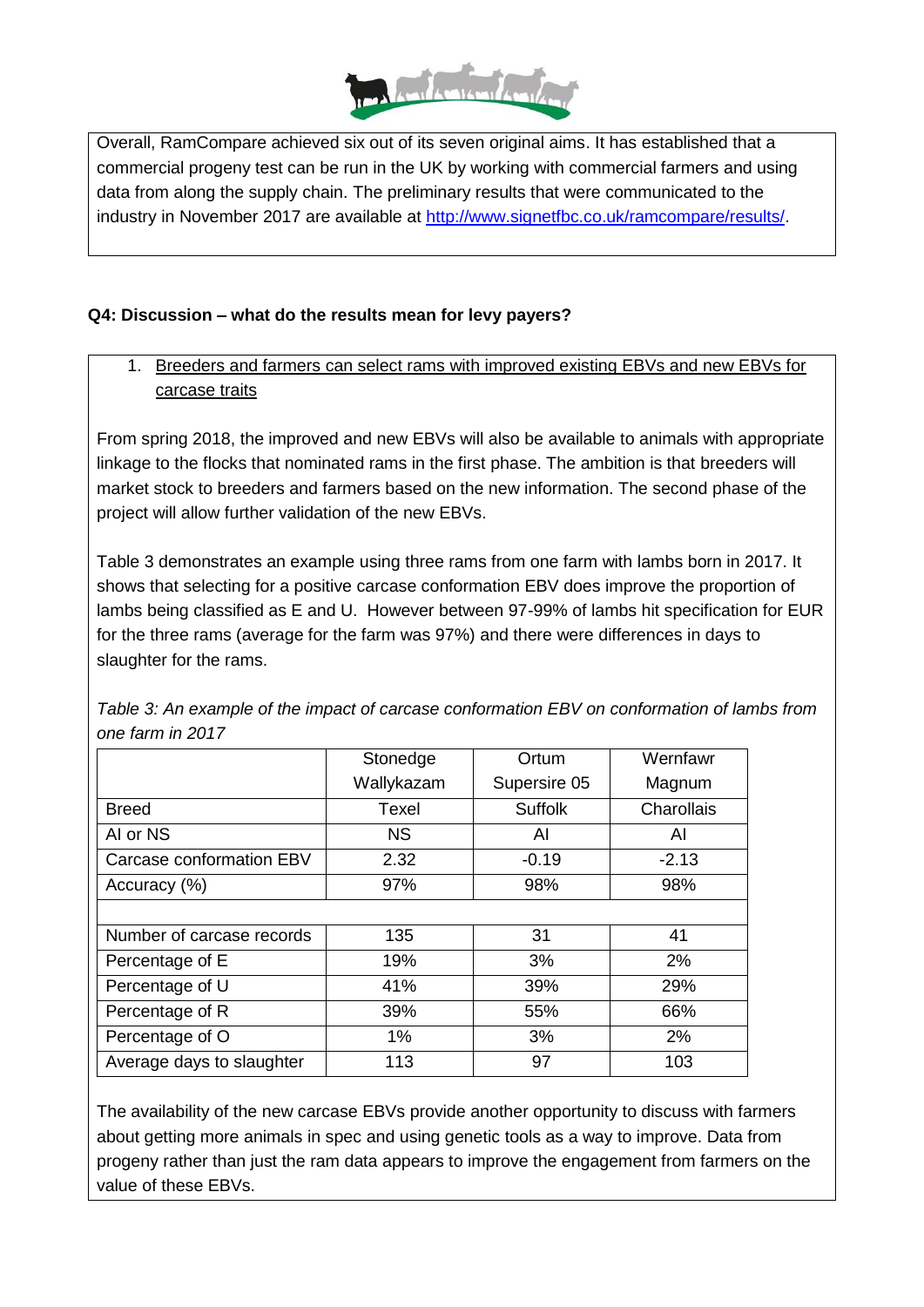

#### 2. The value of using performance recorded stock

The rams on RamCompare tended to be in the top 25% of the analysis, although it did vary by breed. Table 4 suggests there is around £4 difference between the top three sires for carcase value and the bottom three. Around 10 rams were tested per farm per year and it was thought to be fairer to compare the top and bottom three rather than the extreme animals only. There was some variation between farms and years; some of which can be explained by feed availability.



*Table 4: The financial benefit per lamb based on top three sires and bottom three sires for each farm for each year\**

*\*Two farms only have one year's data as kill not fully complete at time of analysis*

It is likely that the difference between elite genetics and average rams will be greater than £4, but this project was not designed as a high/low trial.

#### **Q5: New knowledge – what key bit of new knowledge that has come out of this project so far?**

The production of the improved (eight week weight, scan weight, muscle depth and fat depth) and new EBVs (carcase weight, carcase conformation, carcase fat class) and carcase merit index for over 70 rams confirms that RamCompare has been successful at dealing with collecting and using data from along the supply chain in genetic evaluations. The updated results will be available in spring 2018. We have also got updated information about the financial value of using EBVs.

The challenge is to convert the new information and tools into knowledge and action on farms.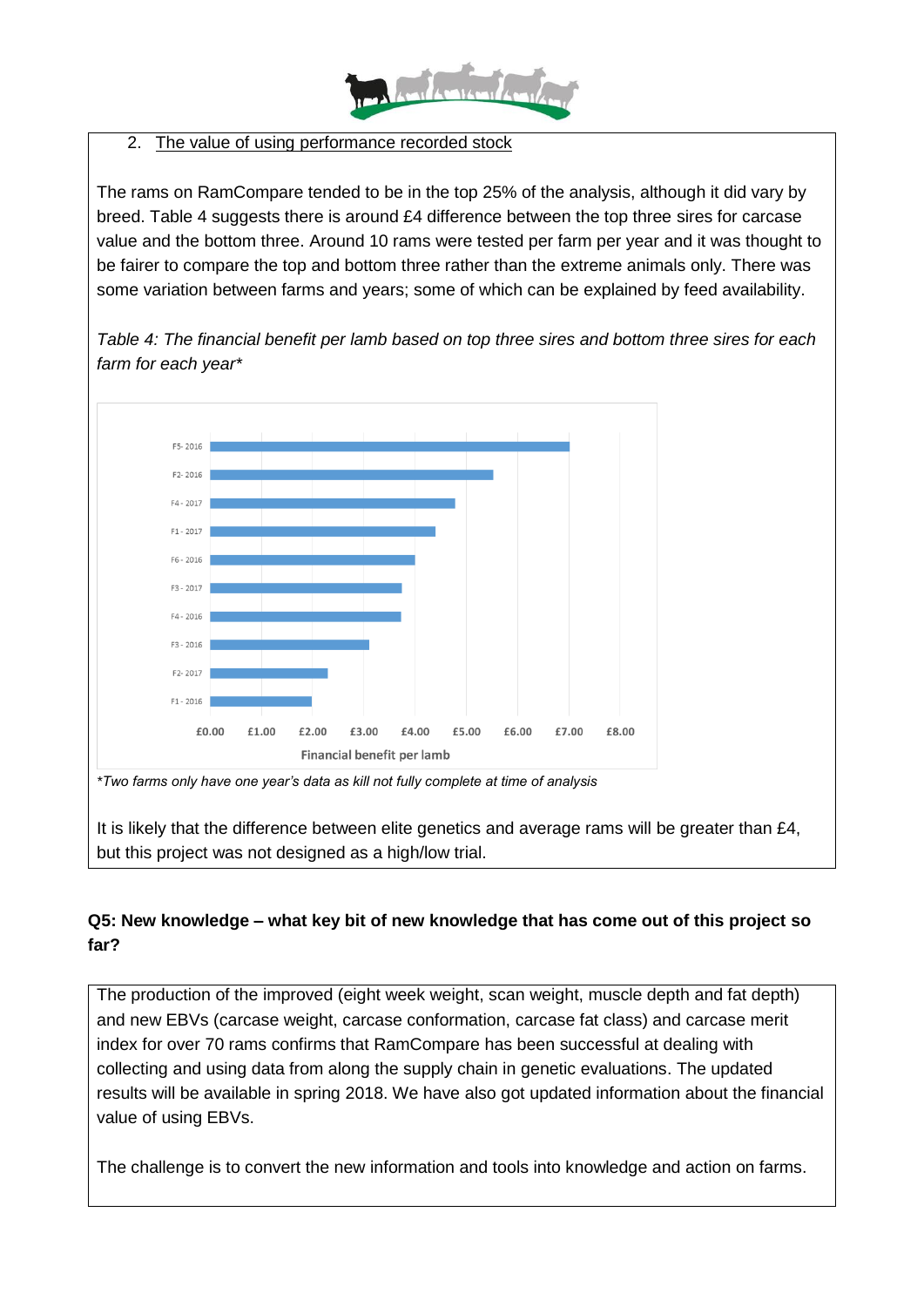

It also needs to be recognised that the project team has demonstrated that a commercial progeny test is feasible in the UK, but a focus on maintaining breeders' interest is required.

#### **Q6: Gaps in knowledge – what gaps in knowledge has this project currently identified?**

#### 1. Data flow

The project team are investigating different approaches to capturing and cross-checking data to reduce the amount of time it takes. Progress will be reported during the second phase.

#### 2. DNA and genomic information

As shown in Table 1, a significant number of DNA samples have been taken from the rams on test and the lambs. Some of the samples have been used to check for parentage and to follow animals from farm through abattoir to boning hall. Some of the rams have been sent away for analysis on a high density single nucleotide polymorphism array (HD SNP chip) and some of the lambs are being analysed by a low density SNP chip. This is partly to check DNA quality after storage, but also as a pilot to see how valuable the genomic data is for this group of cross-bred lambs. Further work is required to understand how to exploit genomic technology within RamCompare.

#### 3. Further analysis

Some of the data that have been collected, e.g. primal yields, tenderness and ewe body condition score and weight, have not been fully analysed so more work is needed to ensure full value is realised. The primal yield data and tenderness analysis will be undertaken once the full two years of data are loaded into Signet's database. Research questions are being developed for the primal yield data set by the project team including Sainsbury's. The initial purpose of the tenderness analysis to see whether it is useful to continue collecting the measurements as there is a significant amount of variation (e.g. animal age, date of kill, abattoir) in the background. The ambition with the primal yield and tenderness data is to appraise their value and the level of development needed before an EBV can be produced.

#### 4. Days to slaughter EBV

EGENES did evaluate the data but there was not enough genetic variation in the first two years' worth of data to produce a useful EBV. This was disappointing as it is one that is frequently asked for. As the third season's data comes in, it will be evaluated to see if a days to slaughter EBV can be produced.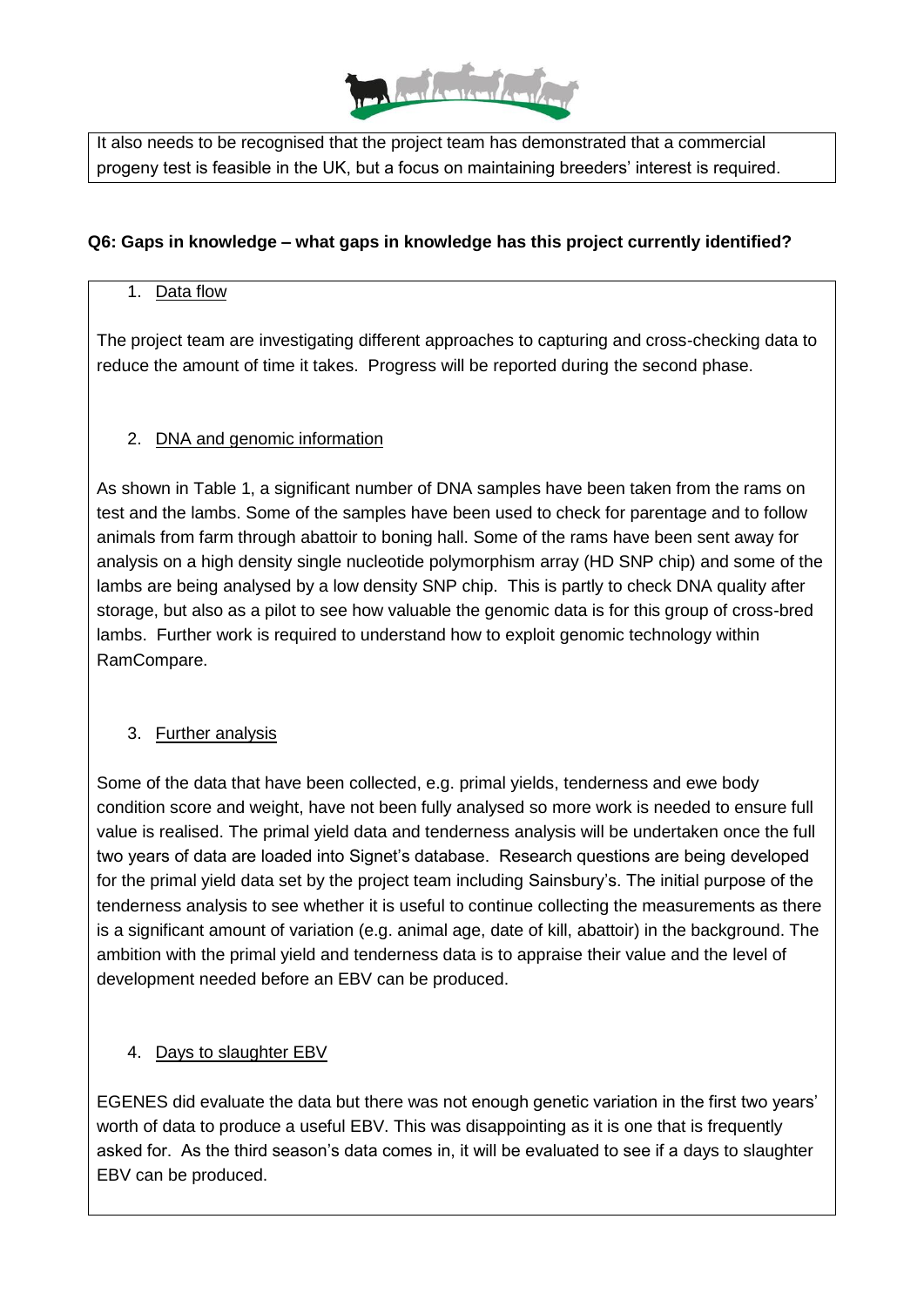

#### 5. Economic index

As stated above, EGENES are still working on the production of an economic index for carcase merit. This will be in development during 2018 with the ambition of being ready to be tested in 2019.

### 6. Validation of new EBVs

The new EBVs (carcase weight, carcase conformation, carcase fat class) generated by RamCompare will be joined by new CT-derived EBVs (spine length, a predictor of intramuscular fat and eye muscle area) in 2018. It will important to understand the new CT-derived EBVs for the rams that have been tested and currently on-test, and the primal yield data will be useful to validate these EBVs. The ambition would be to understand the economic or commercial value of these new EBVs by 2019.

The rams being brought on to RamCompare in the autumn of 2018 will be judged based on all the new EBVs and it is possible that extreme animals for the traits will be brought on.

#### 7. Breed difference in carcase composition

As stated above, the production of the new carcase EBVs have highlighted future research questions on carcase gain, particularly in Suffolk lambs, and the relationship between areas of the carcase, e.g. muscle depth in Meatlinc lambs compared to primal yield information. Further analyses will be conducted as more data come in through the second phase.

#### 8. Support for breeders and farmers

There is a significant amount of change happening for terminal sire breeders with the introduction of CBA, a new base and new EBVs. There needs to be significant support from the levy boards to ensure breeders are happy and aware of the new changes, which means they can effectively communicate them to their clients. There is also a need to help farmers understand how to use the new EBVs in their businesses.

The levy boards are working together to ensure their knowledge exchange activity is coordinated with technical support coming from Signet.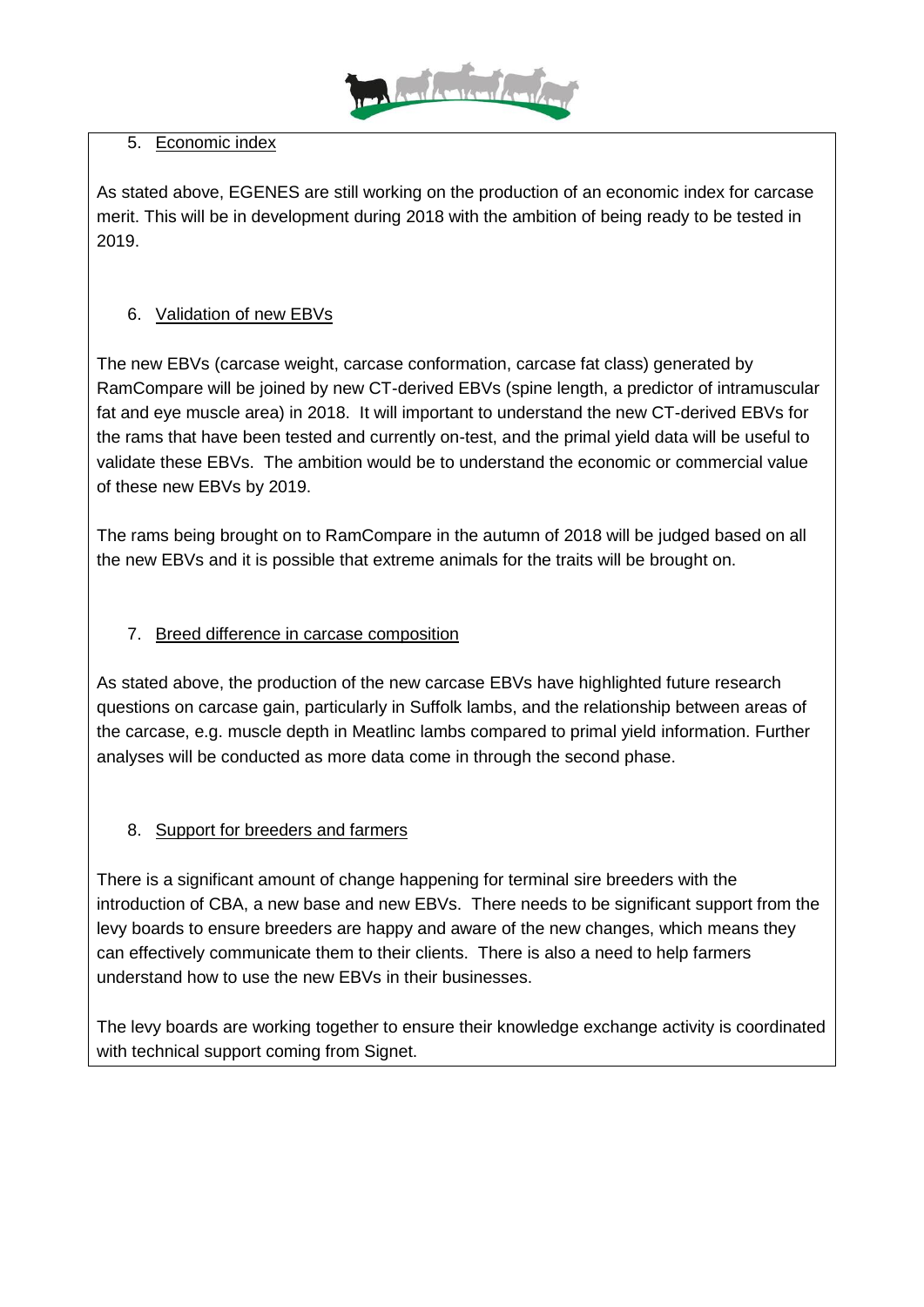

### **Q7: Additional deliverables – what activity is planned with the results from this project?**

| <b>Activity</b>          | What is planned?                       | When likely to happen? |  |
|--------------------------|----------------------------------------|------------------------|--|
| Events                   | <b>Combined Breed Analysis events</b>  | December 2017          |  |
|                          | Talking sheep events (vets)            | Jan-Feb 2018           |  |
|                          | 3 x RamCompare farm events             | May-August 2018        |  |
|                          | Scotsheep (QMS)                        | 30 May 2018            |  |
|                          | Sheep Event + US Demo (AHDB + HCC)     | 18 July 2018           |  |
|                          | Royal Welsh + US Demo (HCC + Signet)   | 23-26 July 2018        |  |
|                          | Sainsbury's producer group events      | October 2018           |  |
| Press articles           | Breed society updates                  | Dec 2017 - March 2018  |  |
|                          | Ram nominations open - press release   | January 2018           |  |
|                          | Ram nominations open - Signet e-news   | January 2018           |  |
|                          | Combined breed analysis kitchen table  | January 2018           |  |
|                          | events                                 |                        |  |
|                          | Updated results - online only          | February 2018          |  |
|                          | Results article in bulletin            | February 2018          |  |
|                          | FG article & NSA sheep farmer articles | March-May 2018         |  |
|                          | for updated results EBVs               |                        |  |
|                          | Results article in bulletin            | May 2018               |  |
| Conference               | Presentation to all levy board R&D     | December 2017          |  |
| presentations, papers or | committees                             |                        |  |
| posters                  | Presentation to Sainsbury's lamb       | December 2017          |  |
|                          | steering group                         |                        |  |
| Scientific papers        |                                        | March-May 2018         |  |
| Other                    | "My ram is on test" promotion boards   | May 2018               |  |
|                          | "My ram is on test" digital logo link  | May 2018               |  |
| Other                    | Website – ram updates                  | <b>July 2018</b>       |  |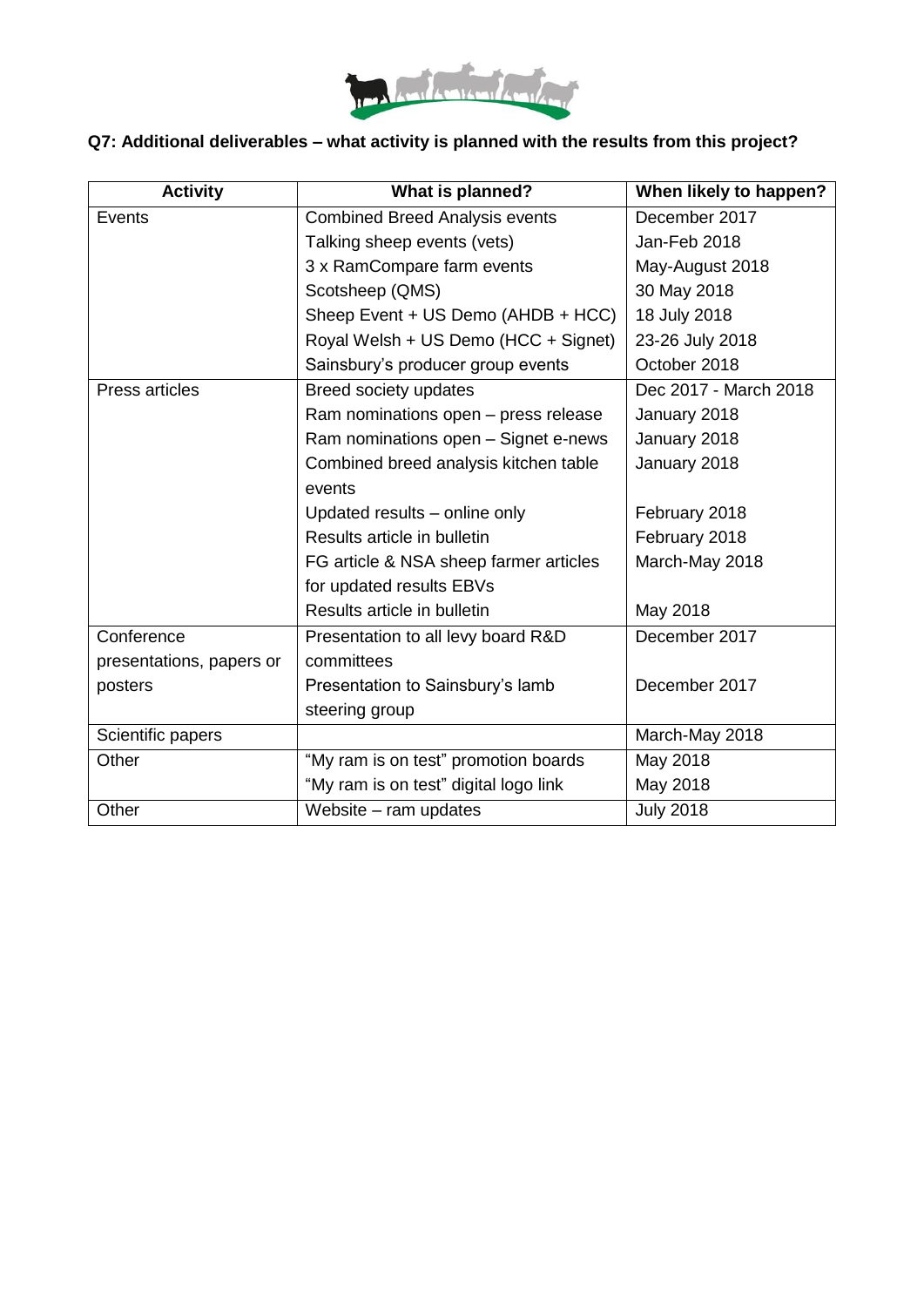

# **APPENDIX 1: The rams used in the first phase of RamCompare**

| Ram ID     | Name                          | <b>Breed</b>   |  |
|------------|-------------------------------|----------------|--|
| 12PE01501  | Dalby Malachite               | Charollais     |  |
| 12XCA00275 | <b>Glyncoch Monster Munch</b> | Charollais     |  |
| 12XEV00325 | <b>Wernfawr Magnum</b>        | Charollais     |  |
| 12ZNN04521 | Logiedurno Master Class       | Charollais     |  |
| 13ZNN07239 | Logiedurno Navigator          | Charollais     |  |
| 13ZVY00706 | Lowereye                      | Charollais     |  |
| 14AB00641  | Crogham                       | Charollais     |  |
| 14DG04690  | Foulrice On Ramcompare        | Charollais     |  |
| 14DG04849  | Foulrice                      | Charollais     |  |
| 14PE03089  | Dalby                         | Charollais     |  |
| 14ZVY01279 | Lowerye                       | Charollais     |  |
| 14ZWA03355 | Micklehills Ramcompare        | Charollais     |  |
| 15CJ01675  | <b>Bould</b>                  | Charollais     |  |
| 15KF00715  | Cannahars                     | Charollais     |  |
| 15WNY02086 | <b>Wedderburn Peleus</b>      | Charollais     |  |
| 15WNY02192 | Wedderburn                    | Charollais     |  |
| 15YPP01267 | Tilton                        | Charollais     |  |
| 15ZNN12375 | Logiedurno                    | Charollais     |  |
| 15ZVY01700 | Lowerye                       | Charollais     |  |
| DG:09509   | Foulrice                      | Charollais     |  |
| 18U09346   | Kelsey 9346 Hero              | Hampshire Down |  |
| 18U13249   | Kelsey 13249 Lysander         | Hampshire Down |  |
| 24Y1502085 | Graylen                       | Hampshire Down |  |
| 26X14545   | Raburn                        | Hampshire Down |  |
| 30N1401320 | Yarcombe 141320 Quadrant      | Hampshire Down |  |
| 30N1501761 | Yarcombe 151761 Dynamo        | Hampshire Down |  |
| 64T1500471 | Whitehead                     | Hampshire Down |  |
| 73R07739   | Court 7739 Contender          | Hampshire Down |  |
| 73R12077   | Court 12077 General           | Hampshire Down |  |
| 73R13090   | Court 13090 Leader            | Hampshire Down |  |
| 92W1400386 | Aspley                        | Hampshire Down |  |
| EV:1302300 | <b>Vines</b>                  | Meatlinc       |  |
| EV:1503051 | <b>Vines</b>                  | Meatlinc       |  |
| EV:1503061 | <b>Vines</b>                  | Meatlinc       |  |
| GA:149618  | <b>Bowhill Meatlinc</b>       | Meatlinc       |  |
| GA:1511681 | <b>Bowhill</b>                | Meatlinc       |  |
| HRF:02731  | Thorganby                     | Meatlinc       |  |
| HRF:04746  | Thorganby 4746                | Meatlinc       |  |
| HRF:04775  | Thorganby                     | Meatlinc       |  |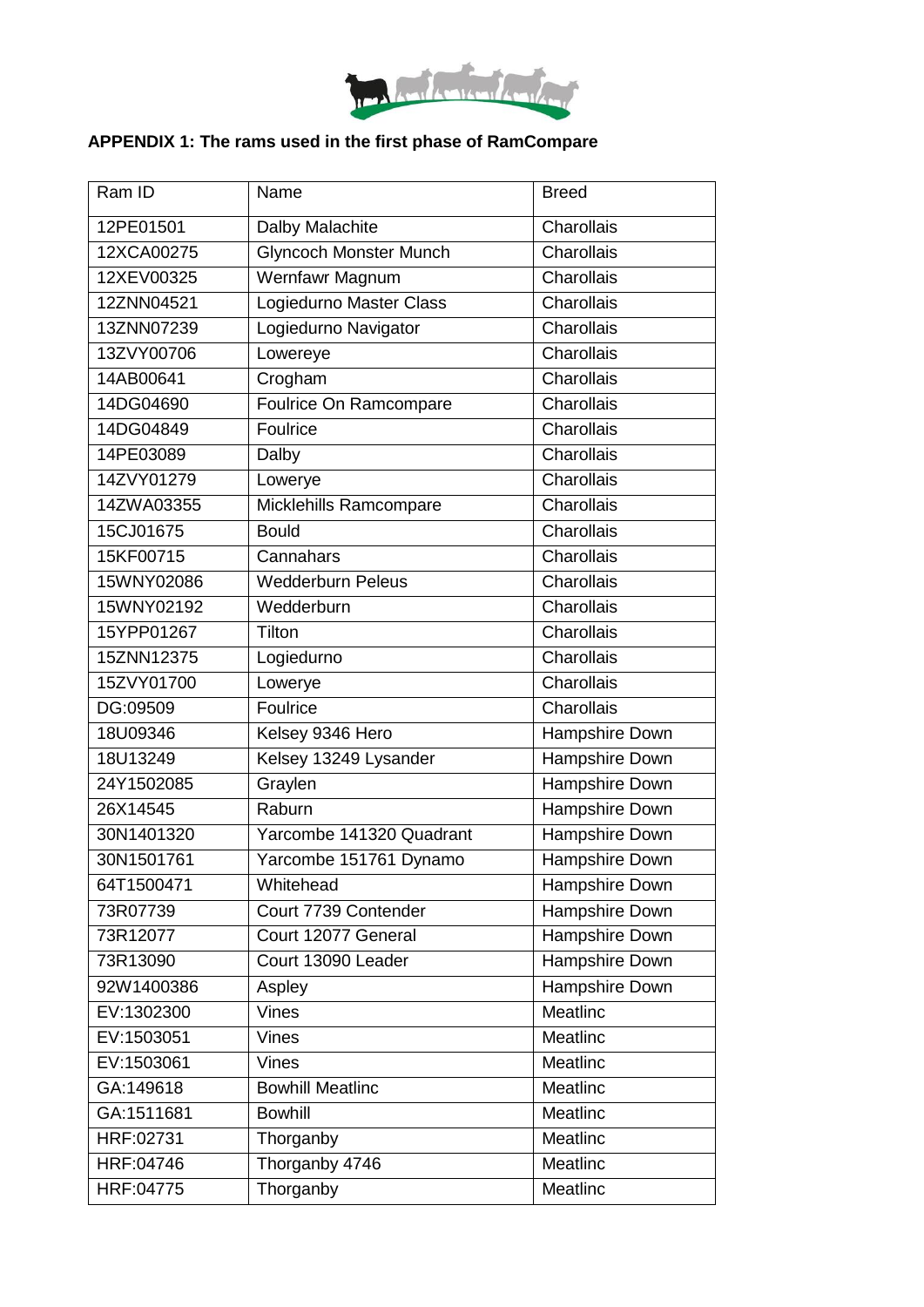

| HRF:04829    | Meatlinc<br>Thorganby       |                |
|--------------|-----------------------------|----------------|
| 10P:14:04080 | Rugley Ramcompare           | <b>Suffolk</b> |
| 239:11:120   | <b>Bentley Olympic Gold</b> | <b>Suffolk</b> |
| 78X:F49      | Ortum Supersire 05          | <b>Suffolk</b> |
| C18:15:00001 | Whichford First Class       | <b>Suffolk</b> |
| C41:14:00812 | Kersey                      | <b>Suffolk</b> |
| C41:N22      | <b>Kersey Nutcracker</b>    | <b>Suffolk</b> |
| H6:14:00612  | <b>Essie</b>                | <b>Suffolk</b> |
| HRH:15:00390 | Sampfordel                  | <b>Suffolk</b> |
| L20:15:00822 | Midhope                     | <b>Suffolk</b> |
| L20:15:00943 | Midhope                     | <b>Suffolk</b> |
| LYN:15:01124 | Stonedge                    | <b>Suffolk</b> |
| NZZ:14:03934 | Easyram                     | <b>Suffolk</b> |
| T79:13:095   | Hans Fokker 95              | <b>Suffolk</b> |
| Y13:13:161   | Sandyknowe Sole Trader      | <b>Suffolk</b> |
| Y51:13:068   | Lavendon                    | <b>Suffolk</b> |
| Y51:13:082   | Lavendon                    | <b>Suffolk</b> |
| AAS1401255   | Miserden                    | <b>Texel</b>   |
| AAS1401351   | Miserden Valegro            | <b>Texel</b>   |
| CMG06129     | Gaynes Major                | <b>Texel</b>   |
| EJR1101108   | Roxburgh Shot Gun Willie    | <b>Texel</b>   |
| HME1501742   | Elkstone                    | <b>Texel</b>   |
| HTW1501312   | Wealden                     | <b>Texel</b>   |
| JER1505263   | Rugley                      | <b>Texel</b>   |
| MDY1400927   | Tynewydd                    | <b>Texel</b>   |
| PAP1401307   | Penygelli                   | <b>Texel</b>   |
| PAP1501802   | Penygelli                   | <b>Texel</b>   |
| PJP1304727   | Drinkstone Union            | Texel          |
| PPK1400417   | Kimbolton Voyager           | Texel          |
| PRH1500573   | Handbank                    | <b>Texel</b>   |
| WPS1400599   | Stainton Vantage II         | Texel          |
| YDP1500991   | Stonedge Wallykazam         | <b>Texel</b>   |
|              |                             |                |

More details of the rams can be found at www.ramcompare.com or at www.basco.org.